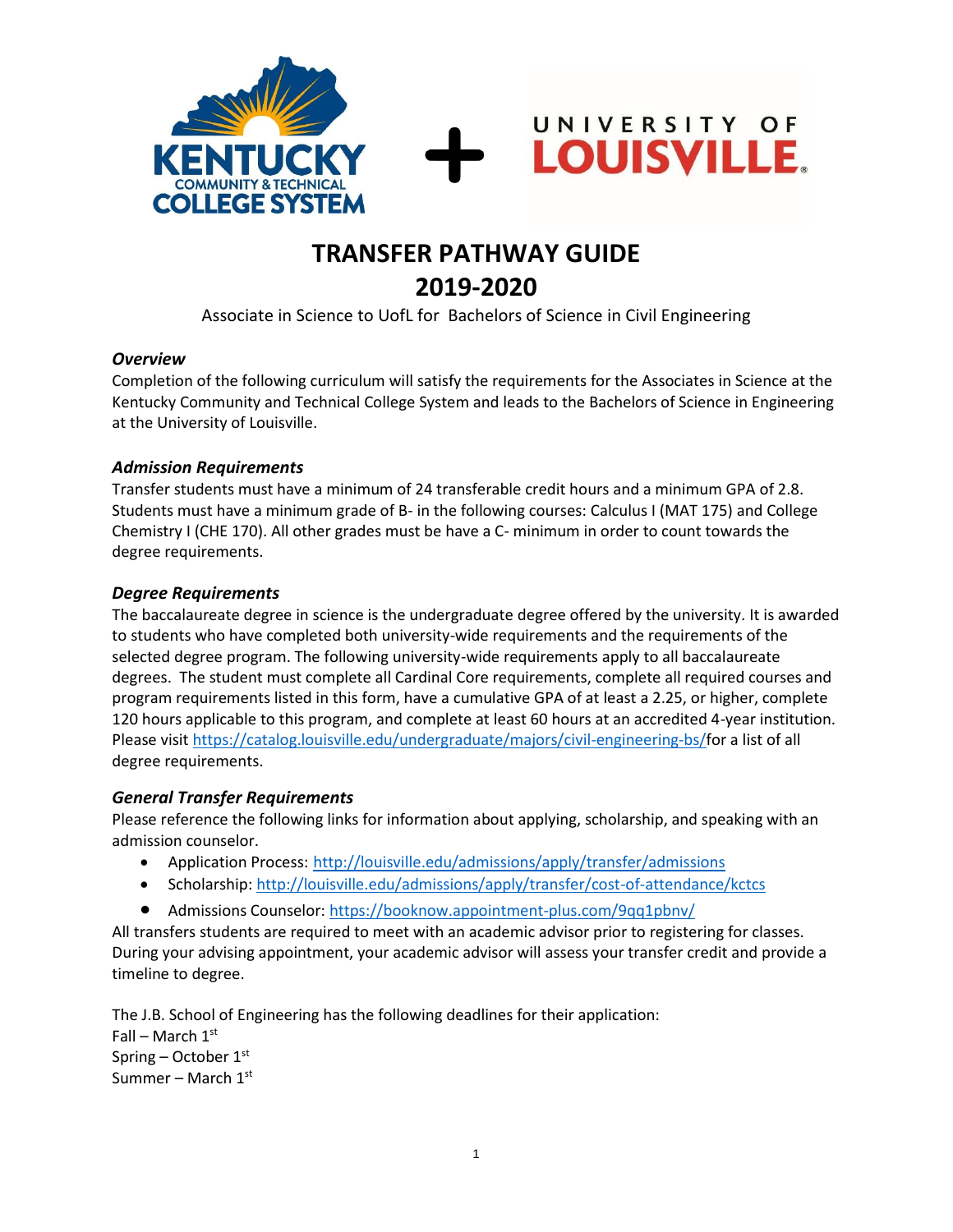## **KCTCS Associate in Science TO the University of Louisville Bachelor of Science in Civil Engineering CHECKLIST**

### **Kentucky Community and Technical College System**

| <b>KCTCS</b><br><b>Course</b> | <b>Course or Category</b>                        | <b>Credits</b> | <b>UofL</b><br>Course  | Completed |
|-------------------------------|--------------------------------------------------|----------------|------------------------|-----------|
| <b>ENG 101</b>                | Writing 1                                        | 3              | <b>ENGL 101</b>        |           |
| <b>ENG 102</b>                | Writing II                                       | 3              | <b>ENGL 102</b>        |           |
| <b>COM 181</b>                | <b>Oral Communications</b>                       | 3              | <b>COMM 111</b>        |           |
| TBS XXX                       | Social & Behavioral Science*                     | 3              | <b>SBS XXX</b>         |           |
| TBS XXX                       | Social & Behavioral Science*                     | 3              | <b>SBS XXX</b>         |           |
| <b>HIS XXX</b>                | Heritage*- recommend HIS 101, 102, 108 or<br>109 | 3              | <b>HIST XXX</b>        |           |
| TBS XXX                       | Arts & Humanities*                               | 3              | A/H XXX                |           |
| <b>PHY</b><br>231/241         | General University Physics I & lab               | 5              | <b>PHYS</b><br>298/295 |           |
| CHE<br>170/175                | General College Chemistry I & lab                | 5              | <b>CHEM</b><br>201/207 |           |
| <b>MAT 175</b>                | Calculus I **                                    | 5              | <b>ENGR 101</b>        |           |
| <b>MAT 185</b>                | Calculus II                                      | 5              | <b>ENGR 102</b>        |           |
|                               | <b>Subtotal General Education Core Courses</b>   | 41             |                        |           |

#### **Category 1: KCTCS General Education Core Requirements (33 hours)**

\*One of these courses must be selected from the KCTCS identified Cultural Studies course list, indicate by placing (CS) next to the course name in Category 1 or 2 table.

\*\* Students who do not test into MAT 175 must complete MAT 150 **AND** MAT 155 before being able to take MAT 175. Students may also complete MAT 171 according to placement.

#### **Category 2: KCTCS Associate in Science Requirements (6 hours)**

| <b>KCTCS</b><br><b>Course</b> | <b>Course or Category</b>                 | <b>Credits</b> | UofL<br>Course  | Completed |
|-------------------------------|-------------------------------------------|----------------|-----------------|-----------|
| <b>PHY 232</b>                | <b>General Physics II</b>                 | 4              | <b>PHYS 299</b> |           |
| <b>MAT 275</b>                | Calculus III                              | 4              | <b>ENGR 201</b> |           |
|                               | <b>Subtotal AA/AS Requirement Courses</b> |                |                 |           |

#### **Category 3: KCTCS Electives (21 hours)**

| <b>KCTCS</b>   | <b>Course or Category</b>           | <b>Credits</b> | UofL            | <b>Completed</b> |
|----------------|-------------------------------------|----------------|-----------------|------------------|
| <b>Course</b>  |                                     |                | Course          |                  |
| <b>CIT 105</b> | Digital Literacy or IC3 test out    | $0 - 3$        | Elective XXX    |                  |
| <b>FYE 105</b> | First-Year Experience               |                | <b>GEN 100</b>  |                  |
| <b>MAT 285</b> | <b>Differential Equations</b>       |                | <b>ENGR 205</b> |                  |
| TBS XXX        | Any College Level Course            | $1 - 4$        | TBD XXX         |                  |
|                | <b>Subtotal Elective Courses</b>    | $11 - 13$      |                 |                  |
|                | <b>TOTAL Associate Degree Hours</b> | 60-63          |                 |                  |